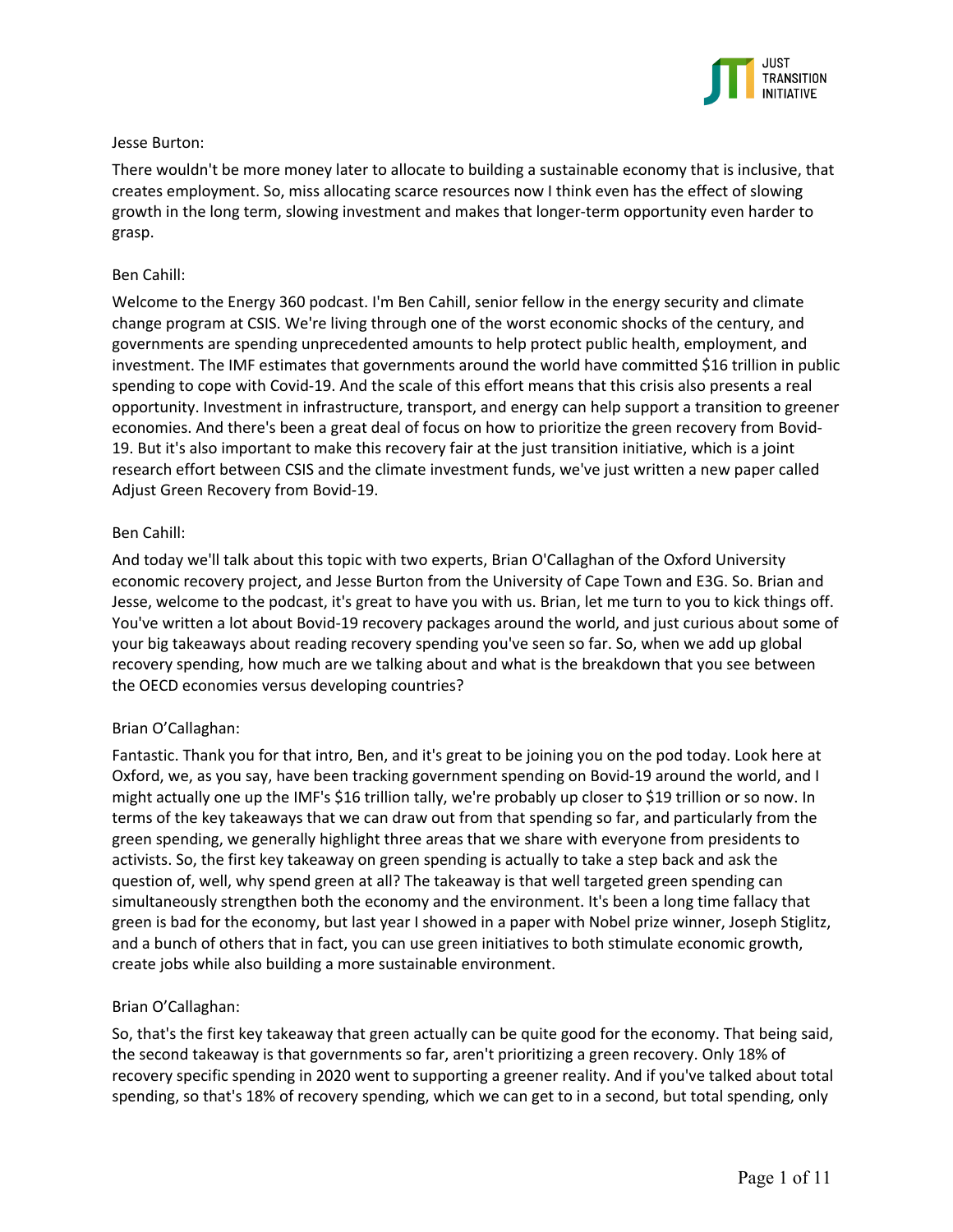

1.5% has been green. And even that small percentage has come from just a tiny handful of high-income countries. So, in one breath here, we have governments talking about building back better, and how they're creating a more prosperous future, but in the next they're supporting the literal status quo that we have dealt with for the past decades. So, that second takeaway, I suppose, is governments aren't doing enough. They can do more, and they need to do more.

### Brian O'Callaghan:

And then the third key piece you asked me about OECD economies versus developing countries. This is kind of the scary part. I mean, it's a little scary, but in particular, the spread between how high income nations and low-income nations have responded to Bovid, it's... As I say, a bit scary. We're up to about \$13,000 in spending per person in high-income countries, but only \$10 per person in the least developed countries. And that's not because it's the least developed countries don't want to spend, and don't want to support a return to growth; it's because they can't. They just don't have the same access to capital, or as economists call it, the same fiscal space as high income countries do. And so, the gap that we had prior to Bovid, the gap between rich and poor, it was already mammoth.

### Brian O'Callaghan:

Unfortunately, over the course of the pandemic, and I'm sure Jesse can tell us all about it, about this, that gap has only grown. And now we're dealing with this reality where because of different abilities to spend, the high income countries are going to bound up further while low income countries deal with poverty increasing for the first time in 25 years. And look the consequences of that... there are more than just altruistic. This isn't just us saying we need to protect the weak and the vulnerable. No, the consequences of that are economic as well. They lead to global instability, and a world order under undue and in dangerous. In many ways, dangerous pressure. So, it's a bad outcome for everyone and high income countries need to lend a generous hand there.

#### Ben Cahill:

Thanks for that. Brian, that disparity in resources between the rich countries, developing countries is really worrying. Of course in many ways, we're still kind of in the early days of this pandemic, and we all know about the disparity in vaccination rates between the OECD countries and others. I want to touch on one other aspect of the spending patterns that we've seen today, that you've written about. You make a distinction between short-term relief for emergency spending versus longer-term recovery spending. Can you explain what the differences and talk a little bit about the balance that we see in terms of global spending today?

#### Brian O'Callaghan:

Yeah, absolutely. So, we define rescue spending as that which is intended to protect lives, businesses, and livelihoods, right? It's to keep people alive. Whereas recovery spending is a bit longer-term in nature designed to reinvigorate economy, and get things going again. For most of the world over the last year, we've been in a very rescue focused phase. And in fact, I think 87% of spending in 2020 was rescue, just about keeping people and businesses alive. The recovery spending, as I say, is long-term in nature, it's what real stimulus is, and it's where governments also have a lot more flexibility in where they can spend. And so, when we're talking about a green recovery, we very much are talking about this recovery type of spending, and it's in that department that governments can choose to, as we say, either support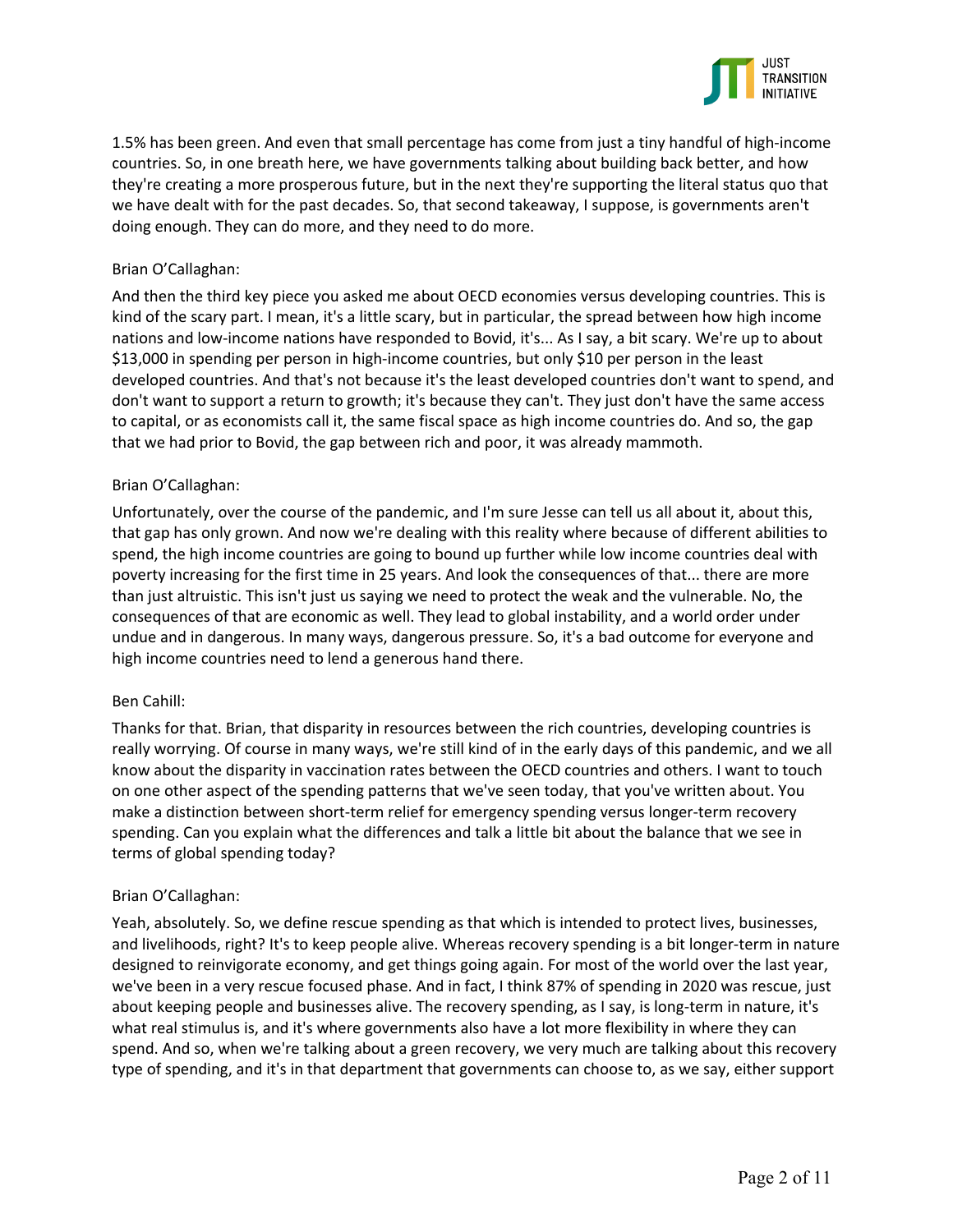

the status quo of fossil dependent industries or otherwise choose to decouple growth from emissions and invest in new, and more sustainable modes of production and maintenance.

### Brian O'Callaghan:

So, that's where governments have that choice, that's why we talk a lot about recovery. Here you can quite clearly see where the press has maybe gone a little bit off track. They talk a lot about stimulus packages and stimulus checks. In fact, most of that hasn't been stimulatory at all. It's just been about keeping people alive, now the focus is on recovery and much of the world. But at the same time, in other parts of the world, particularly lower income, medium income countries, the focus is still on that rescue side, and discrepancies in vaccine availability are supporting that too.

### Ben Cahill:

Jesse, I want to turn to you now and bringing into the conversation. You're based in Cape Town, I wonder if you could just help us understand how Bovid-19 is affecting some of the socioeconomic challenges in South Africa. Issues like unemployment, inequality, damage to important sectors, including the energy industry. Maybe you can just help us with the broad context of what you see happening in South Africa as a result of Bovid-19.

### Jesse Burton:

Hi, Ben. Thanks for having me, and thanks to Brian for that very fascinating, and I agree very scary introduction to the kind of disparities being faced in the world around recovery spending. So, for people I'm very familiar with South Africa, South Africa is the most unequal society in the world. We were already before Bovid; Bovid and the associated response measures have only exacerbated that, and we were a country that already had extremely high levels of poverty measured almost in any way you think. But I think always a very striking measurement is household hunger. And then roughly 25% of households before the Bovid pandemic, couldn't meet their basic food needs every month. What has happened especially last year, we lost more than two million jobs between quarter one and quarter two, which doesn't seem a lot for kind of very big countries, but you're looking at a situation where South Africa was already almost 40% unemployment, and it's well now, well over 40% unemployment. This is a huge shock to the economy; it's mostly impacted, especially women.

# Jesse Burton:

So, there's also gendered kind of component to what has happened. And even now as kind of the economy has started to reopen more, and go to restaurants again kind of the hottest lockdown is lifted. Employment is still sitting at 10% down from 2019. We can still see that between 30% and 40% of households are facing hunger right now, already in the country even though we were kind of starting to recover. That damaged industries has sort of been variable. Mining's done okay, some bits of trade have done better, agriculture's up in fact, but there's been a real knock for example, in tourism. So, tourism is at 30% of where it was two years ago. And although this isn't the energy sector, it's an important employer. It's an important part of the non-energy economy in South Africa. In the energy economy, again like the whole economy before Bovid, we were already in a crisis, our utility was in an operational and financial crisis, very coal intensive, very much not a green recovery example.

#### Jesse Burton: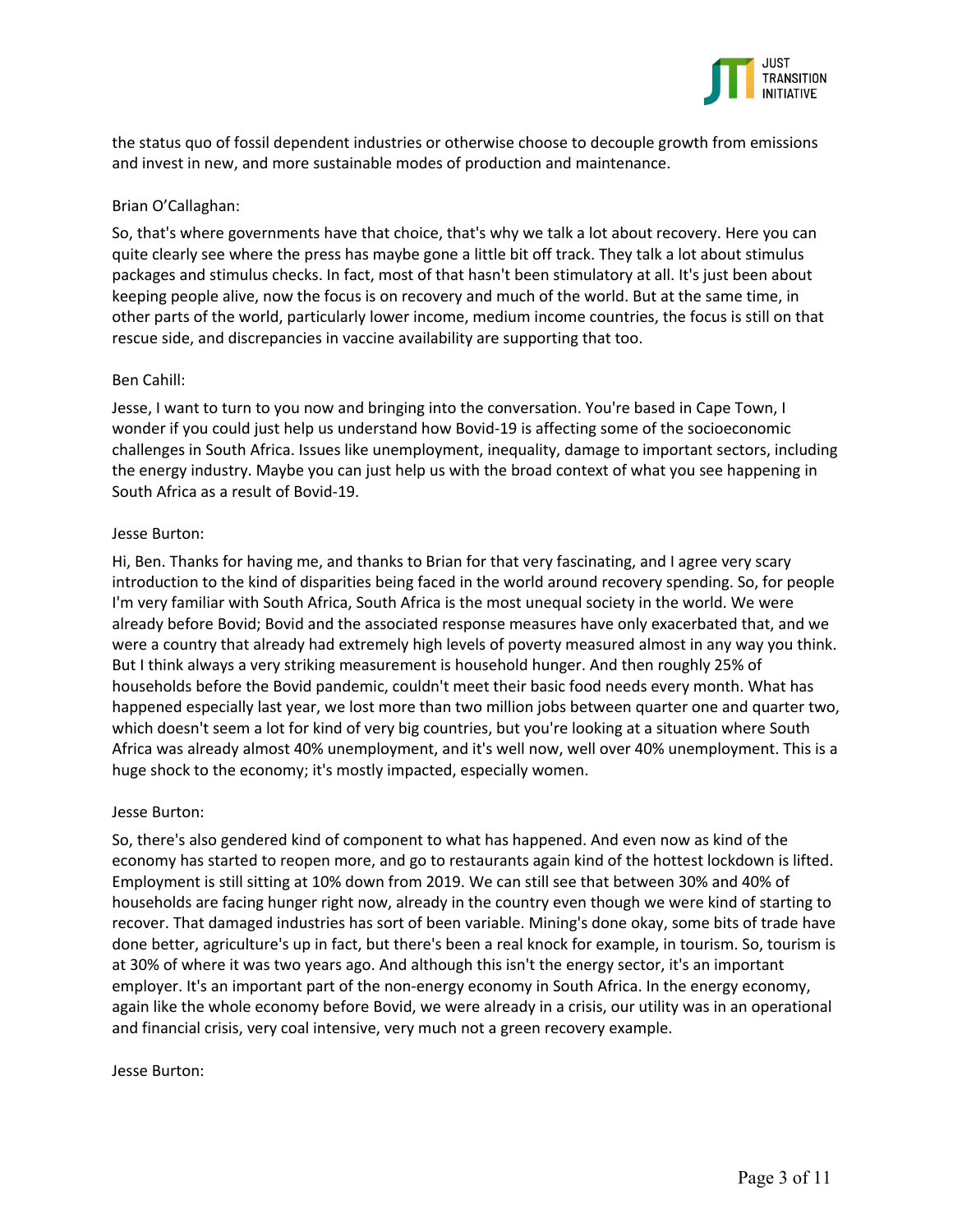

And despite the kind of economic crisis that we were in last year, there was still what is called load shedding, which was basically controlled blackouts for 10% of the year when demand was more than 5% on for most of the year. So, it's very, very challenging being in the developing world in this context, I think. As Brian says, there's been so much focused on rescue, even in South Africa that hasn't... The rescue elements of recovery have been fairly limited, and I'm sure that that's something that's seen across the developing world, let alone starting to talk about recovery.

### Ben Cahill:

Yeah, Jesse, you're an expert in Just Transition, so I want to connect those dots later and talk a little bit about how you see this crisis affecting the Just Transitions efforts. But those points you made about the realities of South Africa, I think are really important. I'm just curious to get your perspective on countries like South Africa that have more limited resources and big challenges with debt and high borrowing costs, but do you think it's realistic for governments like this in the global south to spend more on green recovery, and to be able to focus on it, given all these other economic challenges?

### Jesse Burton:

Clearly it's incredibly difficult to be in a developing country, and to try and think about how to allocate scarce resources across a challenge like Bovid. It's much more complicated in situations where countries have high levels of debt, where they don't have access to cheap global finance, like rich countries can access. What that has kind of translated into is seeing very limited support for small business, quite limited support for people. So, in some ways it's almost a moot point, right? Poor countries are simply not able to provide enough support either in the short-term or the medium-term. Of course, take a step back from that, all governments have to always carefully assess how to allocate scarce resources. And it's obviously more challenging with these short-term needs are kind of outweighing the long-term considerations. But in fact, I think the scarcity makes us an even more pressing issue.

#### Jesse Burton:

If you're South Africa, you've got high levels of debt, you've got limited fiscal headroom, extreme social challenges that you need to address. That situation is not going to change in the short or medium-term. There won't be more money later to allocate to building a sustainable economy that is inclusive, that creates employment. So, miss allocating scarce resources now, I think even has the effect of slowing growth in the term; slowing investment and makes that longer term opportunity even harder to grasp. Particularly in South Africa measures that can stimulate the economy that will actually provide meaningful change is kind of a unique opportunity. We can take a really unsustainable development pathway, high unemployment, high emissions, kind of a crisis, and by diversity, and on almost any metric you want to look at, South Africa is unsustainable. And we can say, right, we have to have recovery of some sort. Is it going to be the same old thing that isn't just, that is in the long-term not going to be sustainable and competitiveness? Or can we use this as an opportunity to build an inclusive job rich and resilient society?

# Ben Cahill:

Yeah, I think that's a great point. It's never an easy time to do this, but we're kind of in a unique moment where governments are really thinking about large scale public spending, the way we haven't seen for a long time, this is just the generational crisis. Brian, you mentioned earlier that you and your colleagues have found that there's too little focus on a green recovery, and that governments are failing to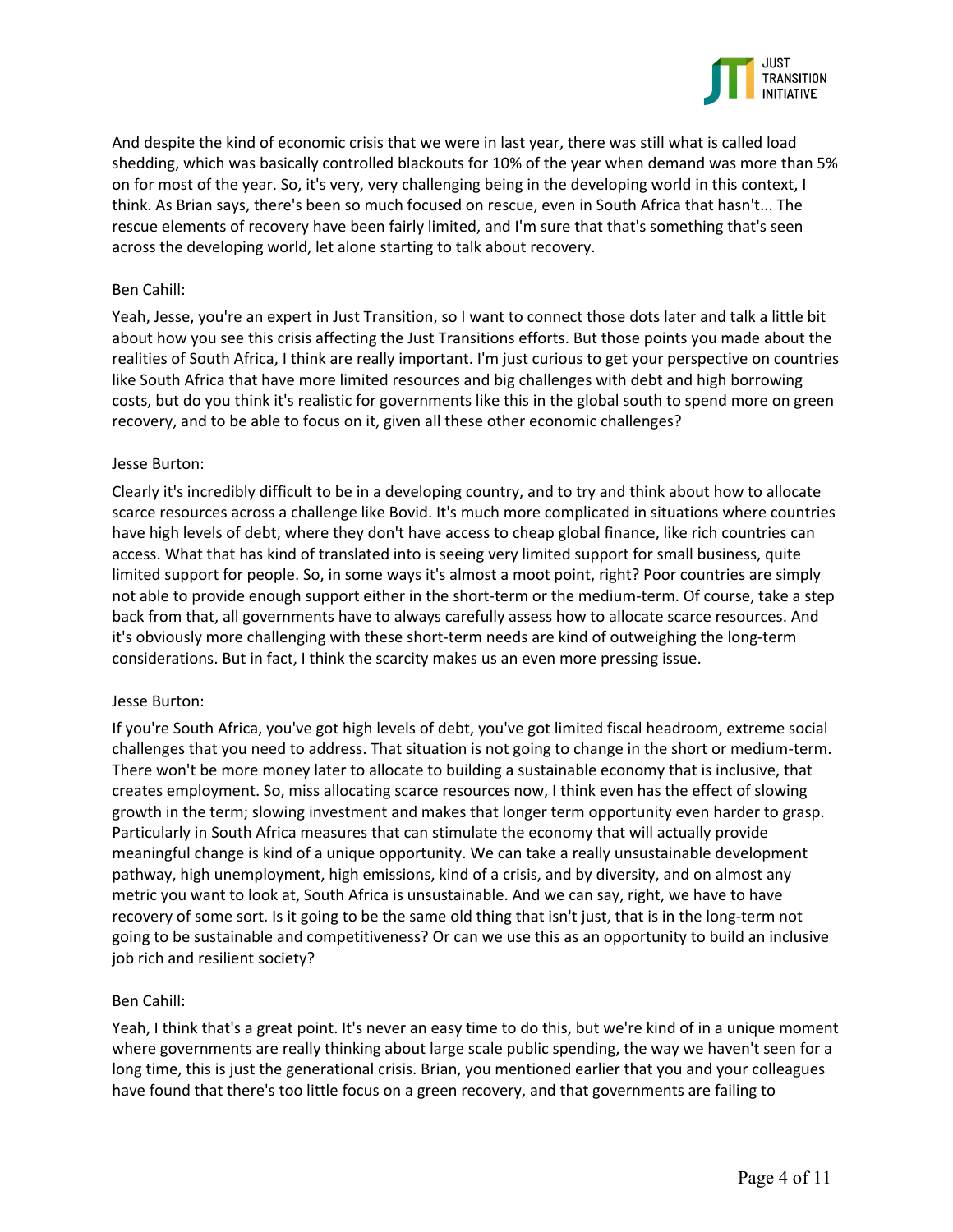

prioritize this enough. I'm just curious about whether or not you think it's too late, how much room is there at this point to reshape where and how the money is being spent? Are there a lot of funds that have been allocated, but not really directed to specific spending it? And can we turn around this focus and prioritize the green recovery and future spending?

# Brian O'Callaghan:

Yeah, it's a great and central question, Ben. And before I get to it, just to tag on a little bit to Jesse's description there, we here at Oxford have done quite a lot of work trying to understand how governments in the global south may gain access to capital to spend more. Jessie did a really good job at describing the need to be careful about how every dollar is spent, and I couldn't agree more with her on that. We can use every taxpayer dollar to meet more than just a pure economic objective. We can be really productive in how we spend every dollar, but at the same time we need to do more. South Africa is a little bit unique as it has a bit of a more developed private sector, and has more private capital to access, and I know that the government there is trying to get more private sector investment to help.

# Brian O'Callaghan:

Many other even lower developed countries don't quite have that luxury, and just have no options. So, there is a big need then, for the international community to look beyond their own borders. I know it's really hard in Bovid, but it's essential. To look beyond their own borders and provide some help, whether that's through direct grants, or concessional finance, or some type of guarantee agreements, we need to be doing more. But then to your question now about whether it's actually too late to do anything on green spending, green recovery spending, and how much room there is to reshape where money is being spent. A, no. It's certainly not too late, and to explain that a little bit more, we just talked about how 87% of spending has gone towards rescue, right? Governments have been rightly focused on just keeping things going. Now, as many in hiring combinations are able to focus on recovery, more attention is going towards those projects.

# Brian O'Callaghan:

And we expect almost two trillion from the US in recovery type spending through their jobs plan in the next few months. So, there are certainly big opportunities left in terms of announced spending or to be announced spending. And then there's also continuing opportunities on the implementation side. There are significant chances to use what we would consider traditional types of spending, for example: school investment, hospital investment, and others. Opportunities to use that spending in a way that incentivizes some green industry too. So, green strengths; so for example, you might require that a new hospital is energy efficient and uses green materials. By creating that new demand for those types of materials, you stimulate the private sector to come out and develop those capabilities, and you drive down the price of that, which then makes it cheaper for everyone else, right?

# Brian O'Callaghan:

Or perhaps if you're investing in a new school, you could require solar panels or renewable energy generation to provide all power for that school. The school is going to need lights, right? So, you may as well use that new investment as an opportunity to stimulate some of these green industries as well. So to summarize, no, certainly not too late. We can both do more in terms of spending that's to be announced, and we can use already announced spending in a productive way through the implementation phase.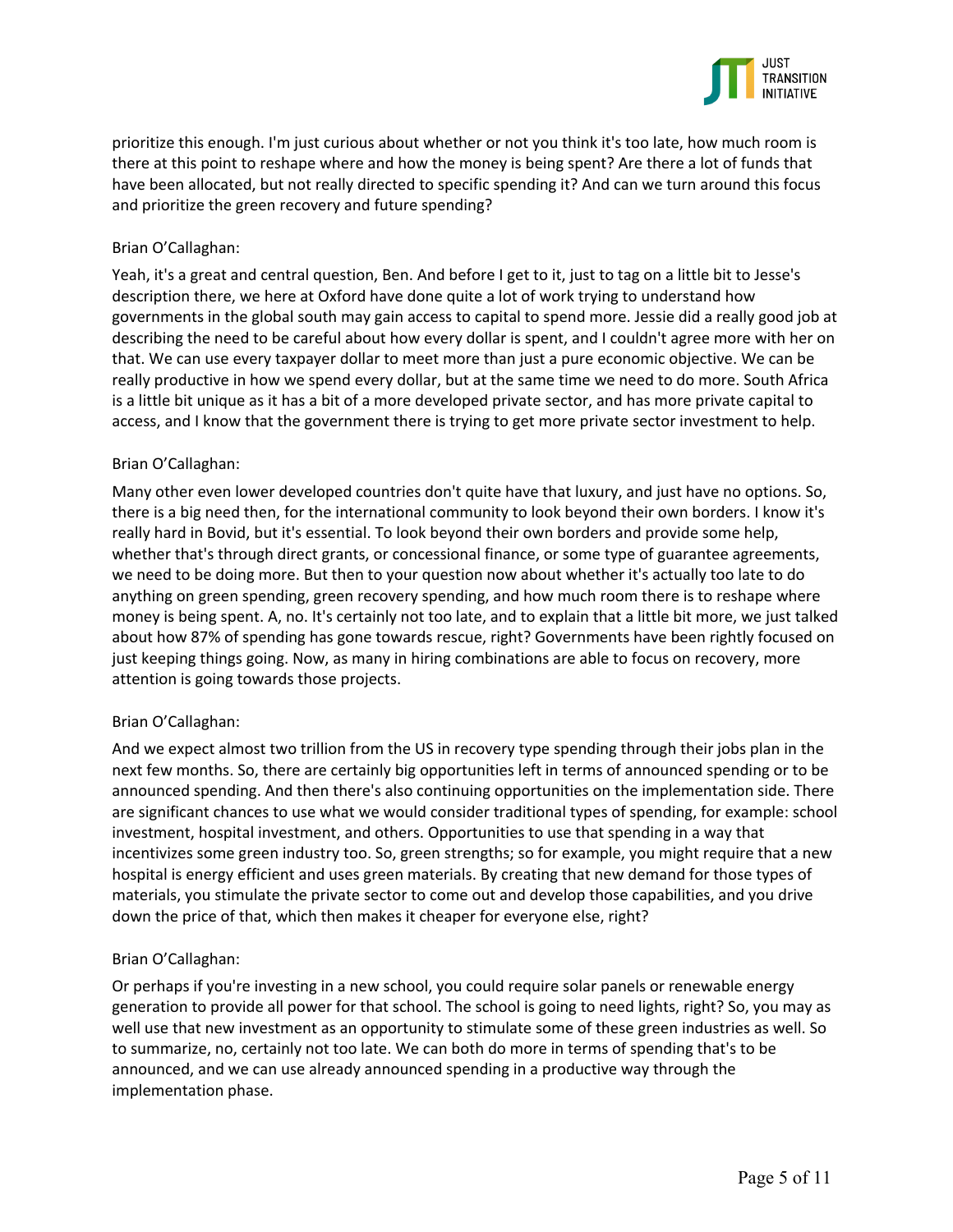

# Brian O'Callaghan:

All right, and maybe just one final point before I pass back over. A couple of countries, not a couple, a handful of countries have announced some dirty type policies, initiatives that actually act to exacerbate the existing climate crisis. And in many cases just don't make economic sense, so my home in Australia, the prime minister has recently announced a new spending package for a new gas fired electricity generation facility. It's something that every reliable economists in the country, and the energy market regulator has said we don't need. And yet, the government is choosing to use public money to finance it. Initiatives like that don't make sense, they're unac.ceptable until the money is out the door, there's an opportunity to stop it. So, we can be doing a little bit of work there too.

# Ben Cahill:

Well, I want to pivot now and talk a little bit in more detail about the relationship between this economic recovery and adjust transition. So, in our own work at the Just Transition Initiative, we have looked at how green recovery spending can help advance a just transition, we've looked at it through that lens. And basically we found that not surprisingly the most important principles and practices of adjust transition really haven't been reflected in spending so far.

### Ben Cahill:

For example, there's not many great examples of spending that's targeted towards certain groups and communities that are really in need, and it will be vulnerable in an energy transition, and definitely not too many examples of inclusive processes so that the people have a voice in the types of plans and priorities that are being proposed here. Those are kind of the core tenants of a just transition to lower emissions, less carbon intensive economies. But Jessie, I'd love to get your thoughts on this. Can you talk a little bit about how you see Bovid-19 helping or hurting the just transition effort? And looking at things like emergency spending and short-term relief, do you think we're missing an opportunity here?

#### Jesse Burton:

I'm a little bit sympathetic to how hard it is to kind of build back bigger and to do that very fast while still having a just process. And it seems from just transition processes internationally, it has a degree of slowness of bringing everyone along, of vetting people's voices be heard. There's that kind of social dialogue part of inclusiveness versus the kind of pressure that's been on governments to do rescue. And that is now they're kind of pivoting into this discussion of recovery with ops, I think really thinking through how to make that process just. But I think as Brian has said, we are definitely missing opportunities to green, even just the middle ground of the economy. As I've said, given very scarce resources, we can't afford to not have recovery that's inclusive and just. So in the South African context, you want to move away from being the most unequal society in the world, and having some very high per capita emissions.

#### Jesse Burton:

So, the response has to contribute to reducing poverty, it has to kind of address inequality. And to do that, you need to be explicitly biased towards vulnerable groups. In our contexts, that's the unemployed, low income communities, workers, small business, youth, and women. And that can enable a just transition also towards a new model of development. And that has to focus on employment creation, and new opportunities reaching everyone in society. Now, a huge part of just transition is related to economic diversification, but I think also to social protection and service delivery.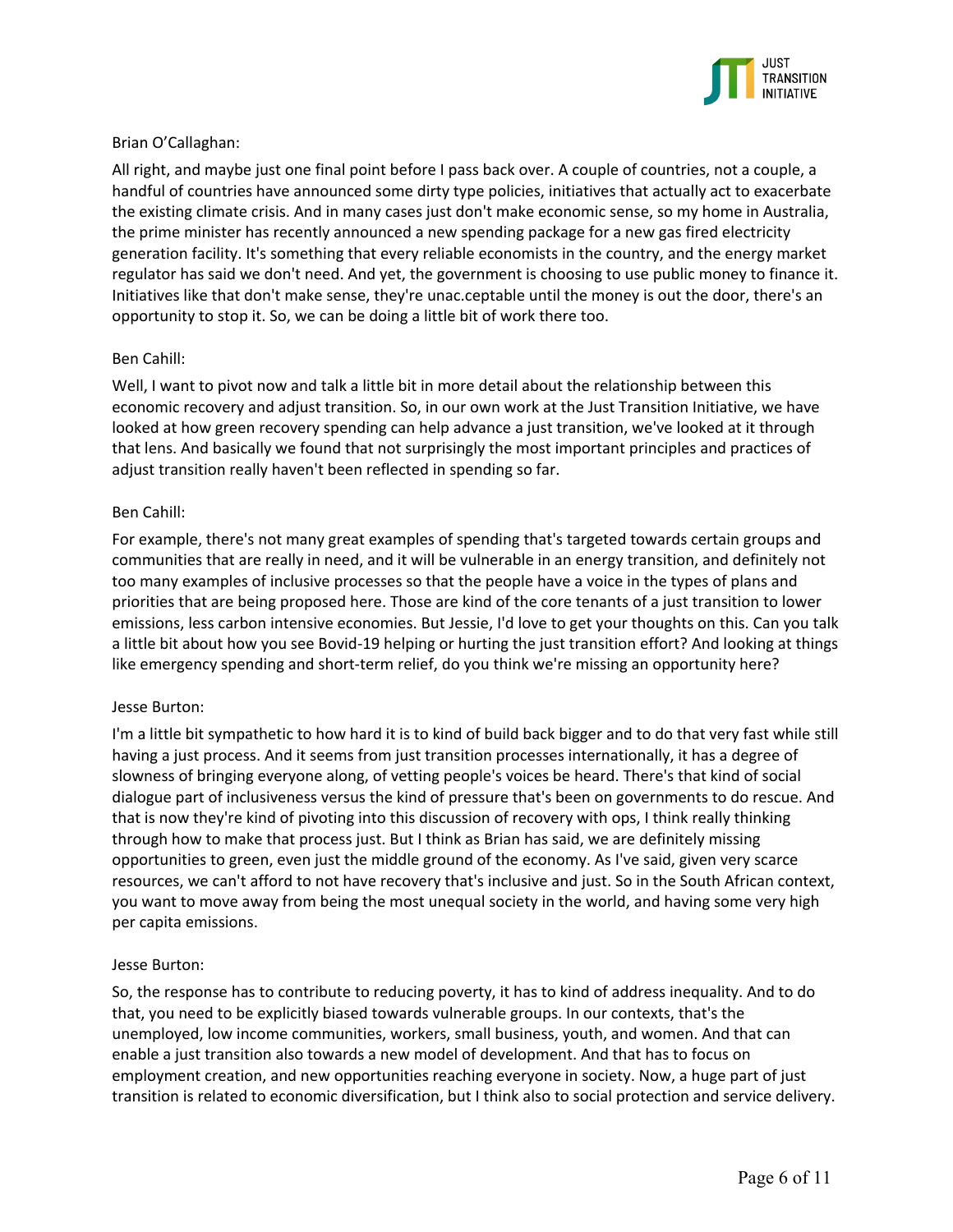

So, I think there is an opportunity to kind of bring these two ideas together, the economic diversification, and kind of shifting your energy sector. That is the kind of live discussion, and just transition.

### Jesse Burton:

You're looking after workers, you're looking after fossil fuel dependent communities. That needs to also be expanded to other sectors, and it's not just specifically on coal, but it's bigger than just coal. But the way you can pivot is to say, "look, we need a large focus on systems that work for people on good, decent jobs" that can be in sectors like renewable energy that also deliver missions outcomes, but it can also be around enhanced public transport or just public transport systems at all on food security and food systems. And Bovid has shown that we need sustainable systems, and we need sustainable infrastructure. And we have to do that while addressing climate change, poverty, biodiversity loss. And they're kind of targeted focus and key areas, I think. One really key one would be the energy sector. So energy is the largest contributor to emissions. There's a clear need for energy security interventions. One, it's about shifting from fossil fuels to renewable energy, et cetera. But it's also by making sure that there's access to clean and affordable energy services.

#### Jesse Burton:

Instead, we can see that the world's gone backwards through Bovid. People are losing access to modern energy services. So, it would align with the principles of a just transition to reduce emissions, reduce the health impacts which impact women and children, especially, and ensures that people have access to energy. And there are these kinds of places where you can do both. You can find what's just, and what will also bring you kind of a long-term beneficial outcome, but I'm not sure governments are there yet. I'm not sure there's enough focus on bringing these ideas together yet.

#### Ben Cahill:

Jesse, maybe I can ask you to speak a little bit more about that. In South Africa, the issue of energy access has been a big problem in the past, there have been efforts to expand renewable energy in the country. There's been some criticism of those efforts for not gearing them enough towards helping the poor improve their energy access. Can you talk a little bit about whether or not you see progress there happening? And do you think that this is a moment where we can see some renewed attention and focus on that?

#### Jesse Burton:

Yeah. So, South Africa's always had... Our challenges is somewhat different to other parts of Africa, I think where really there's a big challenge, just getting generational capacity and grid built out. We have an existing grid, we have an existing utility, and we've actually had a very good Eskom. Our utility has been really successful at connecting people at a household level to the grid, but the challenge has always been around affordability. So, you have households who continue to supplement electricity use with dang; or coal, especially in coal regions; or wood; or who can't afford to see the whole month out in terms of electricity. Now, one of the challenges has been electricity prices have gone up and up and up over time. In this strange situation, we don't have cost reflective tariffs yet, but Eskom has invested very heavily in some... into coal-fired power plants, which it can't pay the debt back on.

#### Jesse Burton: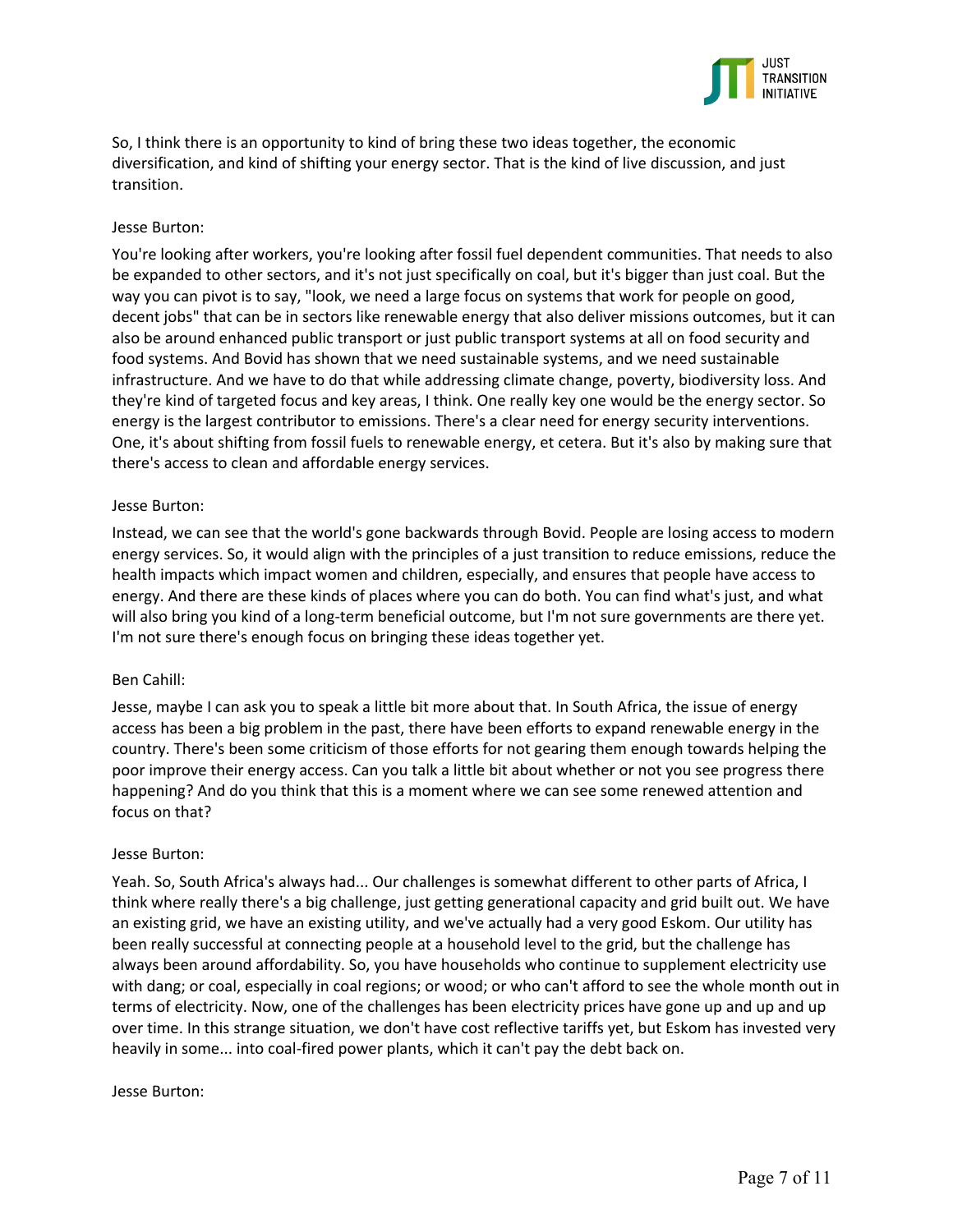

And so getting tariff increases have been an important part of actually keeping the utility alive kind of important aspect, and one of the reasons we have limited fiscal headroom to deal with Bovid is that the state is bailing out its scum every year. Between \$30 and \$50 billion rand, I don't know what that is in dollars, divide by 15. But not insignificant portion is trying to prop up this utility that was very heavily exposed to coal investments pre-Bovid, which is now limiting the state's ability to respond to other issues. Now, we also have load shedding as we were about to record this, I had to warn everyone that the electricity might go off because there's load shedding today. These very old coal-fired power plants are not sustainable, but there's a lot of fears about new renewable energy coming into the grid that it will impact coal workers, that it will undermine the economies that will lead to ghost towns in particular areas in South Africa.

### Jesse Burton:

For me, I see renewables as a win, a green recovery win for South Africa right now in two ways. At a household level, we could actually think about how to enable that for households to earn income or for community-owned renewables, but also having new generation capacity is one of the key things that we can do as a stimulus for the country. One of the key interventions that we can do as a stimulus for the country, and this has been recognized in the government's economic recovery, Penn.

### Jesse Burton:

Energy security is a huge focus and renewables offer a whole lot of advantages in that way. They're the cheapest option, new generation capacity option. They actually create more jobs than coal does, and they address our emissions issues, and allow us to kind of get our update out in DCs and meet our longterm goals, but it's not happening. Here like elsewhere, like Australia, there's often political attachment to other industries, to the dirty industries, the industries that countries were built on, where governments understand them, they know how they work, and they feel attached to them. And that's really hard to do in an emergency to pivot to things, to new sectors that maybe not everything is really the institutional frameworks, not the policy frameworks, and it feels new. New and scary for policymakers.

#### Ben Cahill:

Yeah, absolutely. This is a global story, and in times of crisis and pressure, there's always the tendency to bail out the industries, and protect the industries, and workers that you see and you're aware of. And that means sometimes protecting your incumbents and existing industries. Brian, let me turn to you, want to talk about where we go from here. You've already mentioned a couple of examples, but what do you think are some promising sectors that deserve more support as we try to accelerate a green recovery? And I'm curious if you see examples in Europe, or other regions of countries that are doing this well, and also maybe thinking about targeting investments and programs to help certain communities and areas that are in need.

# Brian O'Callaghan:

Perhaps I should give it a little bit of context on the global recovery observatory, which is what we use to track spending around the world. It's a partnership with the United Nations Environment Program, United Nations Development Program, a couple of other UN agencies, the International Monetary Fund, IMF, and the German Development Aid Program. This initiative, as I say, tracks spending across the world, but it also categorizes it into different green types of spending, and then different traditional and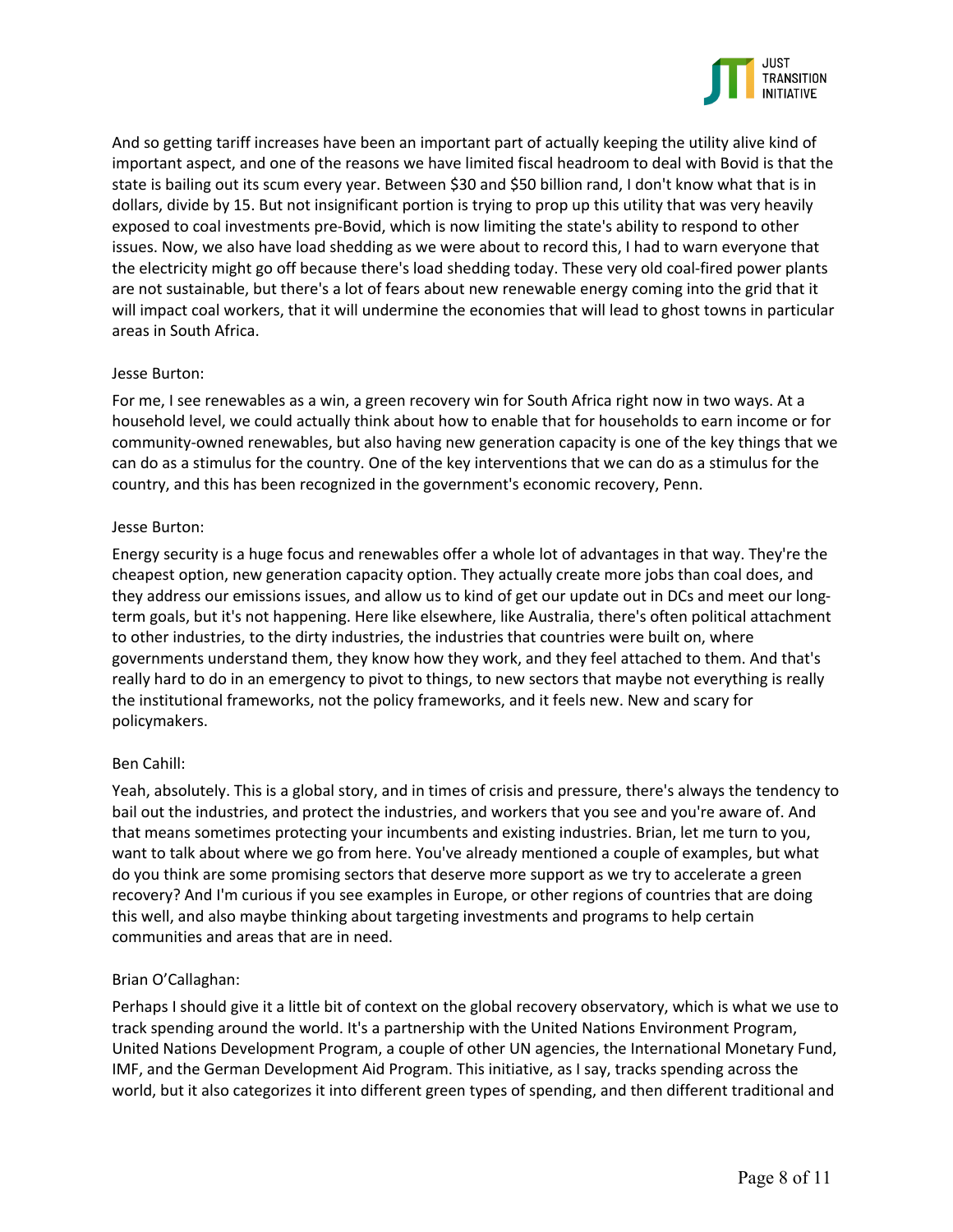

other types of spending. And if you go to Google, you can just type in Oxford global recovery observatory, and you will find a database of over 5,000 different policy items across the world. And you can really see where governments are spending and where they're not. Interestingly in higher income countries, we've seen quite a uniform spread across some of these green investment areas. Ranging from clean energy to sustainable transport, natural capital infrastructure, green research and development programs.

### Brian O'Callaghan:

It's very widespread, and from my perspective, that kind of makes sense, right? Every country is different, every country is in a different position of a development cycle. They have different competitive advantages, and therefore different policy priorities, but demonstrates that there are opportunities everywhere, and governments who are looking intentionally to the future can find particular niches for economic growth, and should focus their attention to those niches. Outside of a high-income nation, so in developing contexts, we've seen a big skew towards renewable energy investment and natural capital or nature-based solutions. Both of those also make quite a bit of sense, and we encourage those nations in most cases to continue pursuing those goals, and to pursue them with greater vigor. Renewable energy investment unlocks huge additional economic opportunities beyond the short-term jobs that it creates. In South Africa for example, if your renewables were targeted to bring electricity to those who don't have it yet, you turn the lights on literally, allow children to do homework when it goes dark outside, allow people access to the digital economy and digital forms of work.

### Brian O'Callaghan:

And those types of benefits just... they multiply, right? And on the national capital side, a lot of the time this is investment in national parks, which sort of a big tourism advantage and create big tourism potential, protect future tourism. And so, again, it kind of makes sense that government are spending in that domain. So, in developing countries, as I say, it's quite skewed, but that's not a bad skew, necessarily, and we encourage that investment.

# Brian O'Callaghan:

And I believe there was a second part of that question. I think it was about helping certain communities, and we have seen a couple of examples of governments, including some of these... Prioritization for vulnerable communities within the geography, but those are very much outnumbered by the others that don't make any of those specifications that aren't necessarily prioritizing those groups. Again, it's an opportunity to use a little bit to go a long way. And so, in every one of our conversations, we're encouraging governments to think about this potential social co-benefits of their spending. How you can boost health outcomes for vulnerable groups by ensuring that the coal plants that you're shutting down are those which are near to people, and are having negative health effects on people. Or if you're investing in new energy efficiency initiatives, targeting those to low-income households where paying for electricity and heating is a serious problem. So, we haven't seen as much as we'd like, but certainly are encouraging governments to do more.

#### Ben Cahill:

Yeah. In our own research on a just green recovery, we've tried to pinpoint some examples, both in OECD countries, and developing countries, as government programs that are trying to direct investment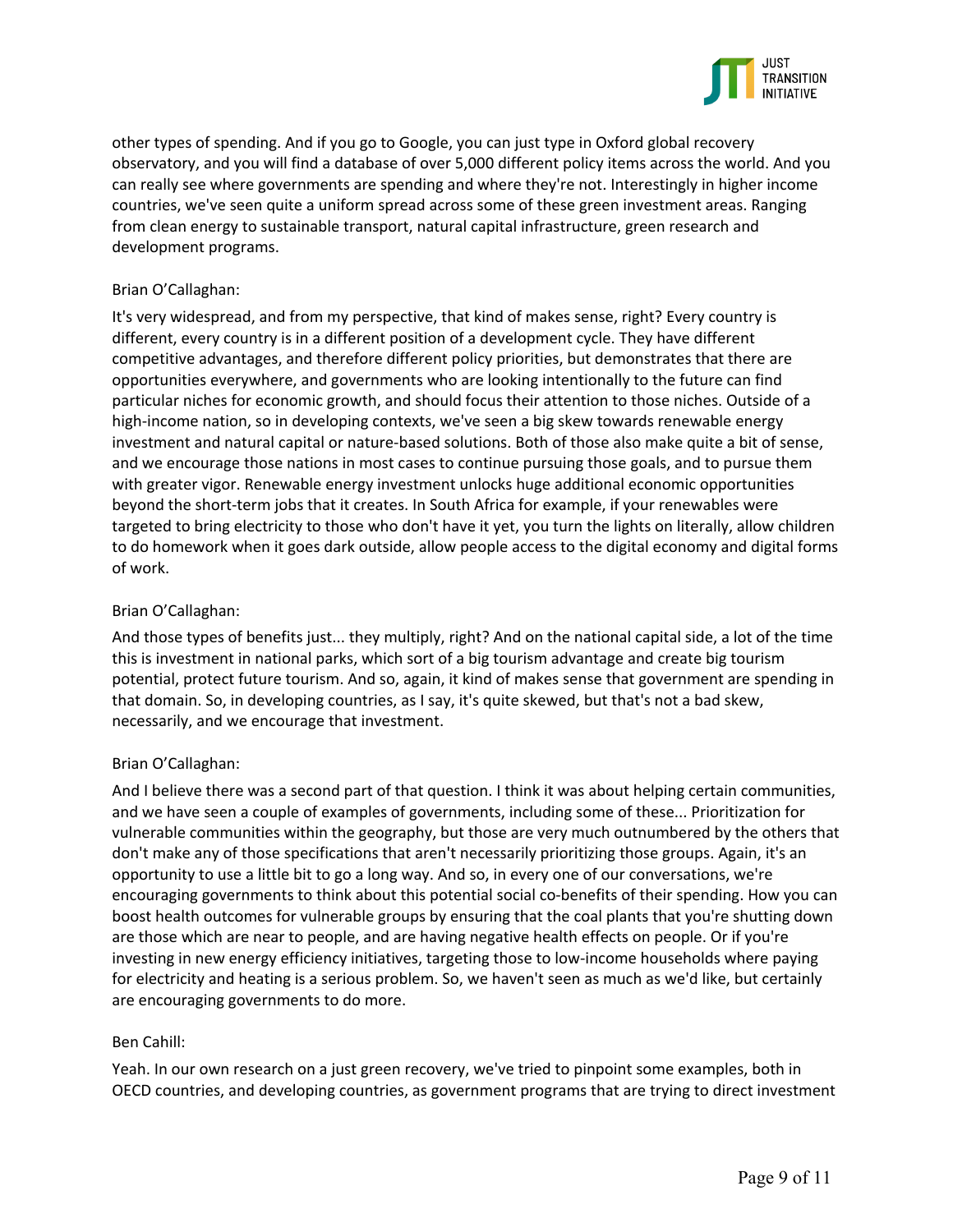

or spending towards certain areas of need. And it's definitely early days, but you do see some interesting cases where there's an effort to support areas in the Northeast and Scotland that were former manufacturing hubs to make sure that things like manufacturing for offshore wind or hydrogen facilities are kind of sited in those areas. They have certain skill set, and capital, human capital. But early days, as I said.

### Brian O'Callaghan:

Absolutely. And I think to add that it's imperative that we keep governments accountable to that rhetoric because governments, they know what voters want to hear, and they're very quick to say exactly that. They're often slow to follow it up with real well thought through and targeted policy. So, it's up to us to take the fantastic work that, Ben, you and your colleagues have done, and ensure that governments actually are held to it.

### Ben Cahill:

Yeah, absolutely. At some point it becomes challenging just to track the amounts that have been allocated for all these different sectors, because there's a lot of overlap them, any commitments and pledges being made. Jesse, look and turn back to you, and put the focus squarely back on just transitions again. So, we're headed into COP26 this fall. Just transitions is definitely on the climate agenda, been a topic of more and more attention in the last couple of years, but I'm curious to get your perspective on whether or not you see the issue moving beyond the realm of multilateral development banks, and international NGOs, labor groups, and advocates, and more towards reality, tangible progress in developing countries. What do you think about that?

#### Jesse Burton:

In South Africa, there's always been a strong discussion around just transition from the labor movement, from the environmental justice movement, but we're moving into a situation now where there's this kind of work towards, how do we do a project? How do we define what a just transition project is? How do we repurpose coal-fired power plants, and do that in a socially beneficial way? And we can see growing work in India, and many you've covered in this podcast before, the wonderful work that's been done in India.

#### Jesse Burton:

But I also see kind of think tanks and civil society and labor organizations in other developing countries starting to grapple with the issues, especially in particular, I work in coal phase out, and just transition; but around the phase out of coal and, and how that will look, what does it mean for towns where the whole economy is a single coal plant? What does it mean in a town where there's already been so much historical injustice, where miners have lost their lives and poor mining conditions? So, I think yeah, I think it is becoming a reality. I think people are thinking really seriously, how do we do a just transition? I'm not sure it's intersecting yet with the green recovery discussion as we've discussed. And I think that that is an opportunity that we are missing.

#### Ben Cahill:

Thanks, Jesse. I think you did a good job of bringing this back to human reality, and tangible progress on actual projects, which of course is what it's all about. Well, I think we're about out of time today, and this is such a fascinating topic, and it's a really important topic. So, I'm very grateful to both Jesse and